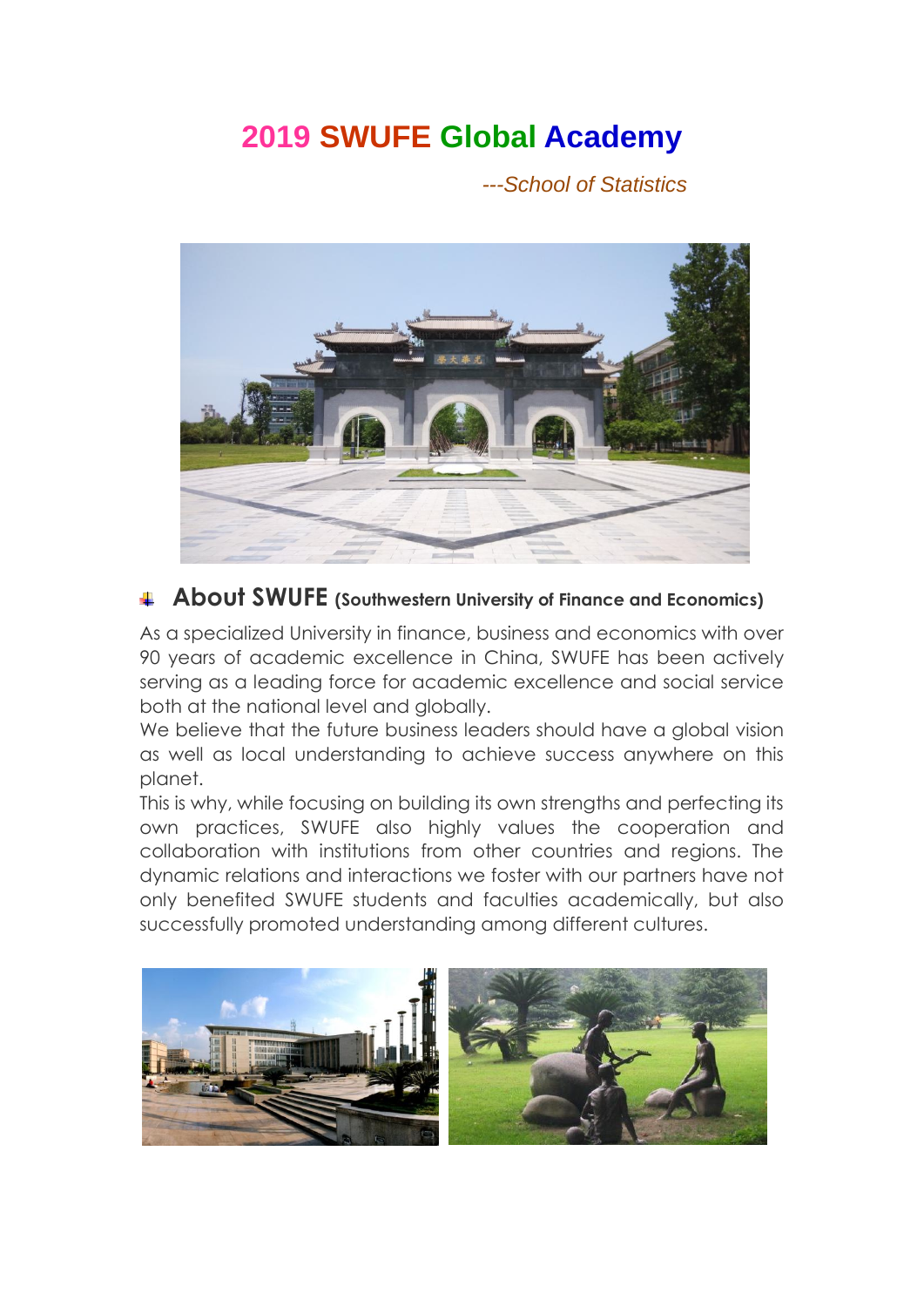## **About SWUFE Global Academy**

The SWUFE Global Academy is a signature prime event in our university's calendar, bringing together dozens of handpicked highly motivated student ambassadors from all over our global university partner network to experience am exceptional two weeks intercultural study program. During this unique endeavor we offer you an authentic taste of modern life in China, a chance to learn more about the gracious Chengdu culture, to stimulate a profound understanding of business innovation and entrepreneurship in China, and to give you a though brief but unforgettable experience at SWUFE.



#### **Study Hours**

Duration: 2 weeks, starting from July 14 – July 27, 2019.

Faculty contact time: A minimum of 32 credit hours.

#### **Curriculum Structure**

| <b>Sessions</b>                   | <b>Credit Hours</b> | <b>SWUFE Credits</b> |
|-----------------------------------|---------------------|----------------------|
| <b>Academic Sessions</b>          | 18                  | 1.5                  |
| Chinese Language<br>Course        | 3                   |                      |
| Company Visits and<br>Lecture     | 3                   |                      |
| Academic Report &<br>Presentation | 8                   | 0.5                  |
| Total                             | 32                  | っ                    |

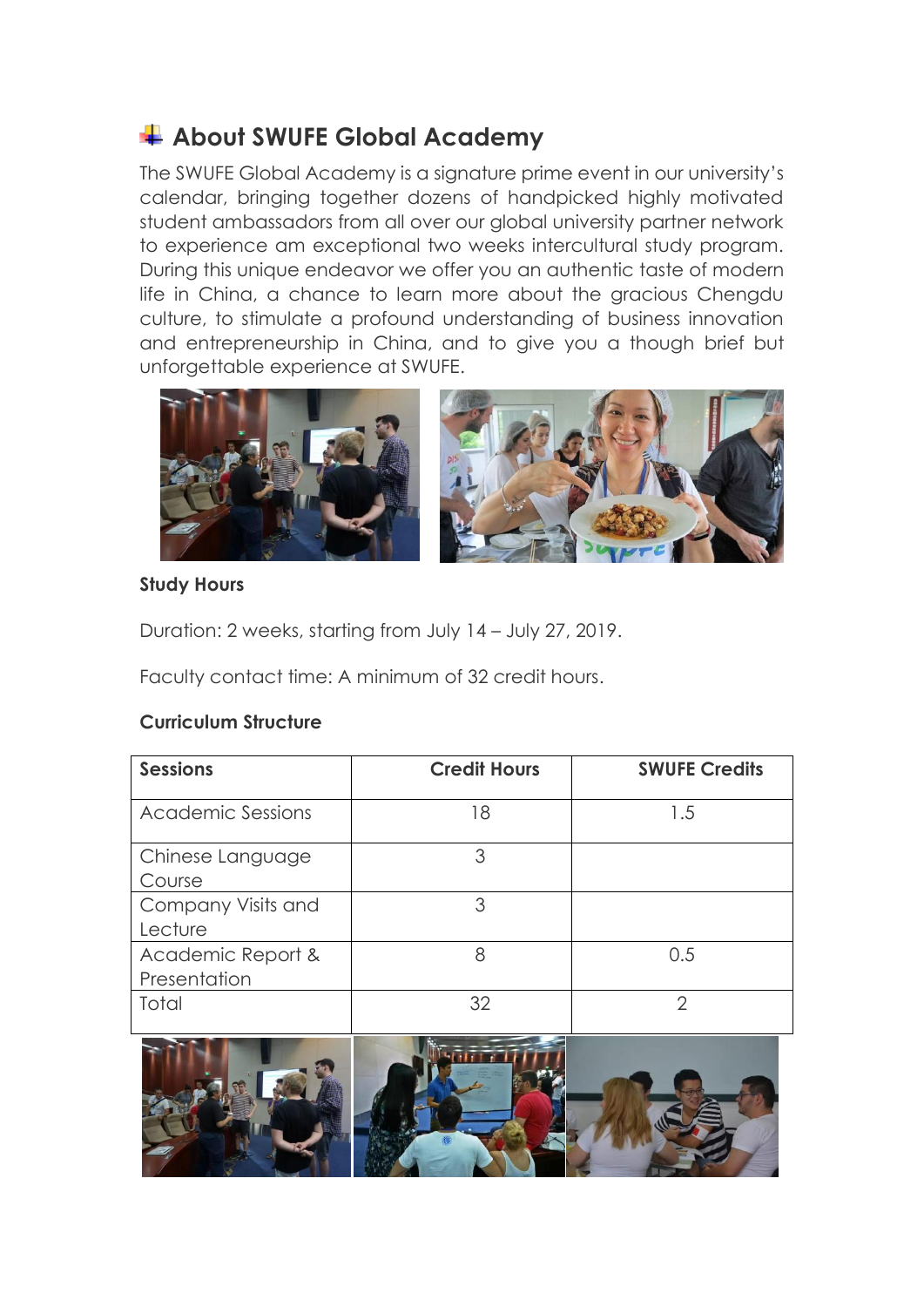## **About Chengdu**

#### $\triangle$  Beautiful green spaces

Chengdu has a lot of beautiful parks where you can enjoy a morning jogging in the green landscape and cool temperature in summer.



#### $\Diamond$  Home to giant pandas

What you could not miss in Chengdu is the world famous Panda Base which replicates the natural habitat of the giant panda.



 $\triangle$  Chengdu Lifestyle

You will have lots of opportunities to experience the pleasant and unique lifestyle in Chengdu. Have a cup of tea and play Mahjong in traditional teahouse, appreciate Sichuan Opera in night, taste Chengdu hotpot and Peppery snacks, etc.

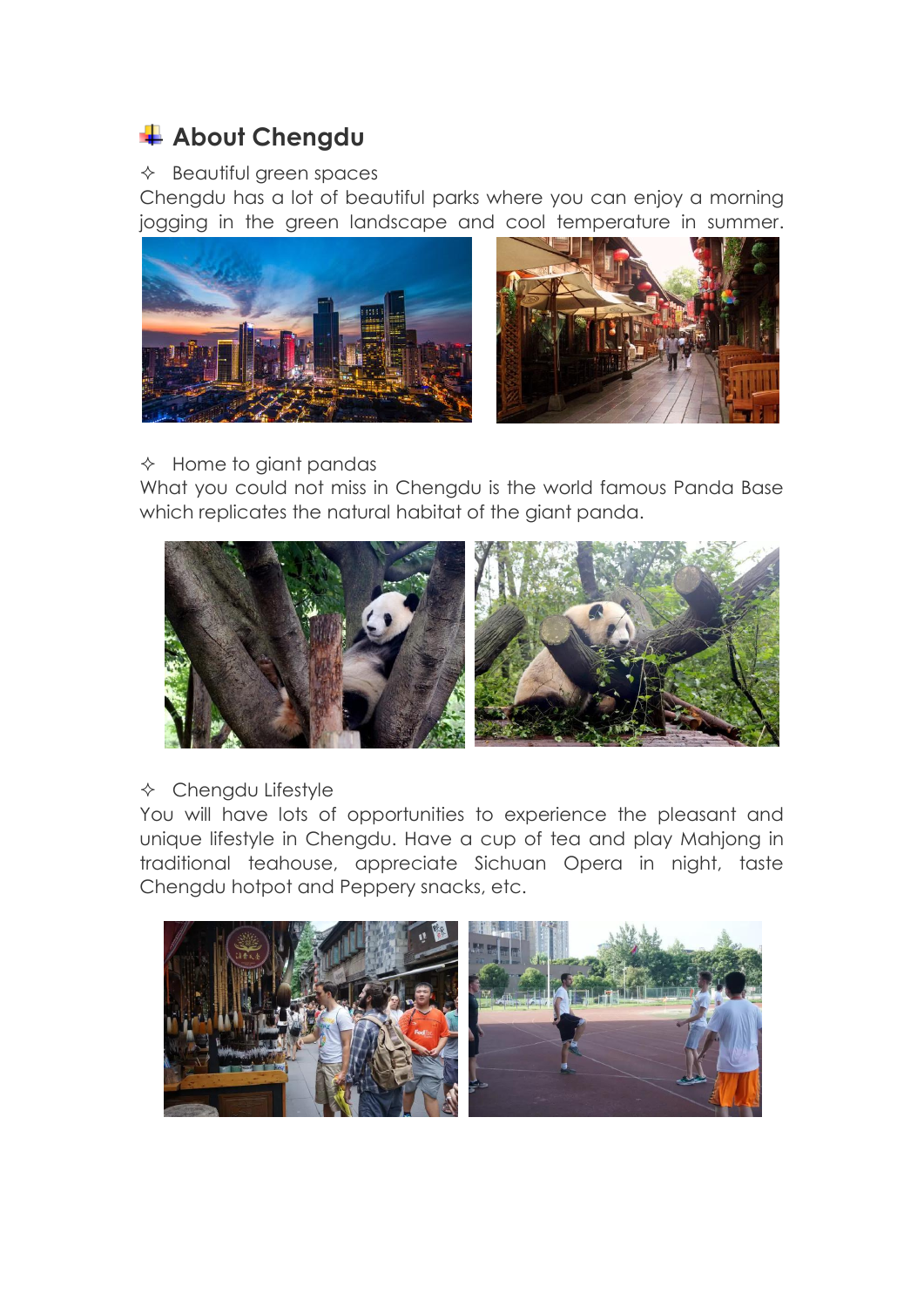#### $\Diamond$  Free attractions

Chengdu is home to some of famous Buddhist and Taoist temples and the best museums in West China- many of which are free.



 $\Diamond$  Social programs in Chengdu

Chengdu is a vibrant metropolitan city in Western China. It is listed in the Forbes Magazine as the "world's fastest growing city for the next decade". Currently our university benefits from more than 300 Fortune Global 500 companies that run operations in our city. Chengdu is also known for her rich culture and long history, combining ancient wisdom with modern business practice, making Chengdu a unique place for people from all walks of life.

SWUFE Global Academy social programs provide opportunities for you to get to know your fellow Summer School students from all over the world and to build new networks and life-long friends.

## **Application**

Program Costs (in RMB)

|                                     | <b>Partner Universities</b> | <b>Non-Partner Universities</b> |
|-------------------------------------|-----------------------------|---------------------------------|
| <b>Application Fee</b>              | <b>Waived</b>               | 600                             |
| <b>Tuition</b>                      | <b>Waived</b>               | 5000                            |
| <b>Housing &amp; Dining</b>         | <b>Waived</b>               | 3000                            |
| <b>Field trips &amp; Activities</b> | <b>Waived</b>               | 2000                            |
| <b>Total</b>                        | 0                           | 10600                           |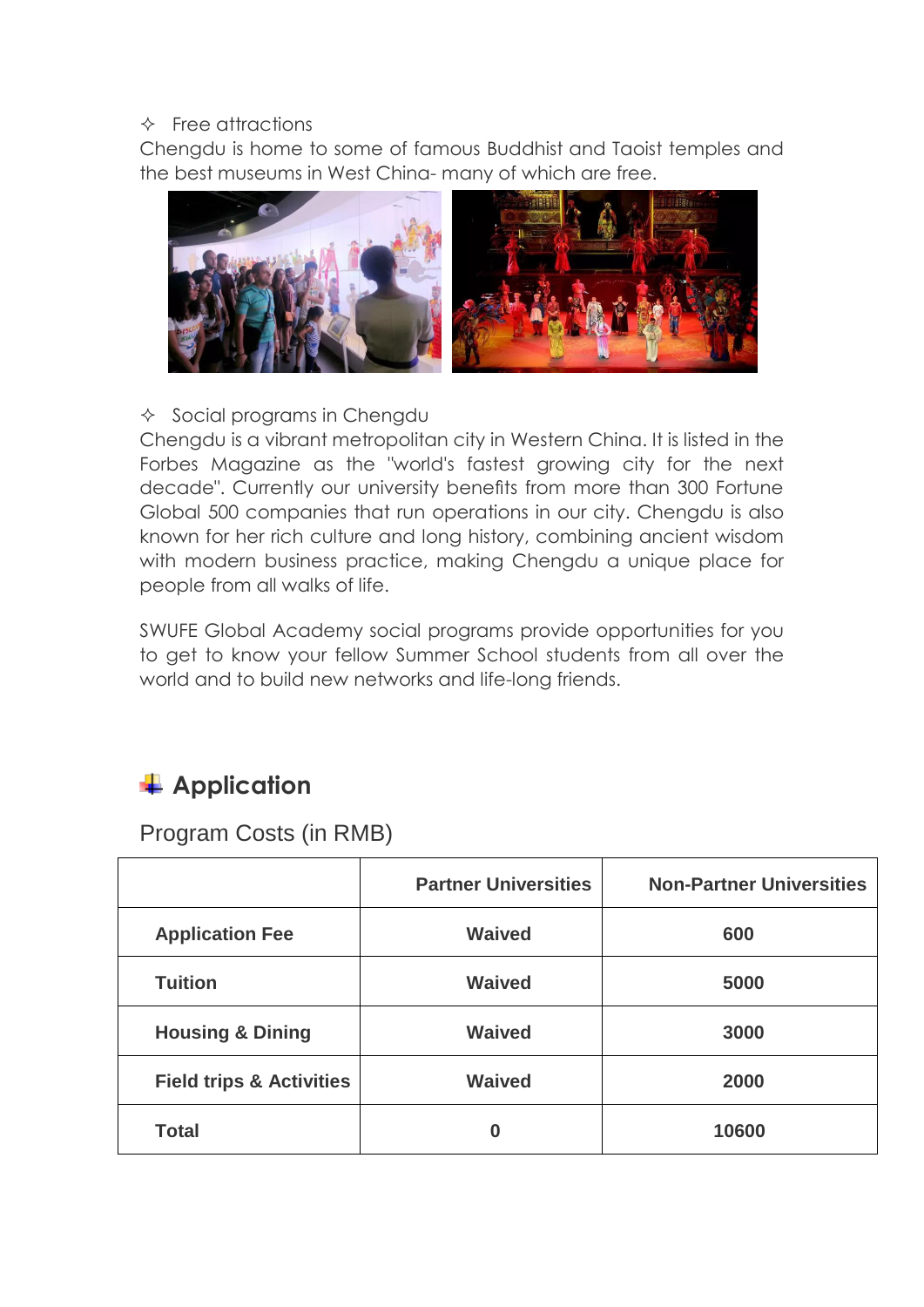#### ◆ Who should apply?

Open to FULL-TIME undergraduate and post-graduate university students currently enrolled participants are required to be adults aged at or above 18.

#### ◆ How to apply?

Students interested in applying to the program should follow the steps outlined below:

- 1. Contact the organizer school to get the nomination.
- 2. Complete the online registration at <http://admission.swufe.edu.cn/member/login.do> by 1st May, 2019.

#### ◆ Visa Application

Accepted students can apply for an appropriate visa (both Visiting (F) and Tourist (L) are acceptable) via the local Chinese embassy or consulate by providing the appropriate application form and an official invitation letter, which will be offered by SWUFE acceptance.

#### **Insurance**

International students must have insurance, medical and accident insurance at least, when studying in China according to the policy of China's Ministry of Education. An insurance policy purchased abroad and covering the students' complete stay in China, must be provided upon registration.

### **Why choose SWUFE**

- 1. **Leading University in Finance**. SWUFE ranks top 3 in Finance/Business-oriented universities in China. We are also one of the Ministry of Education's 100key universities and listed in both "Project 211" and "985 Innovative Platforms for Key Disciplines Project".
- 2. **Supportive Environment.** Our two campuses provide well-established facilities, air-conditioned accommodation, two libraries and free